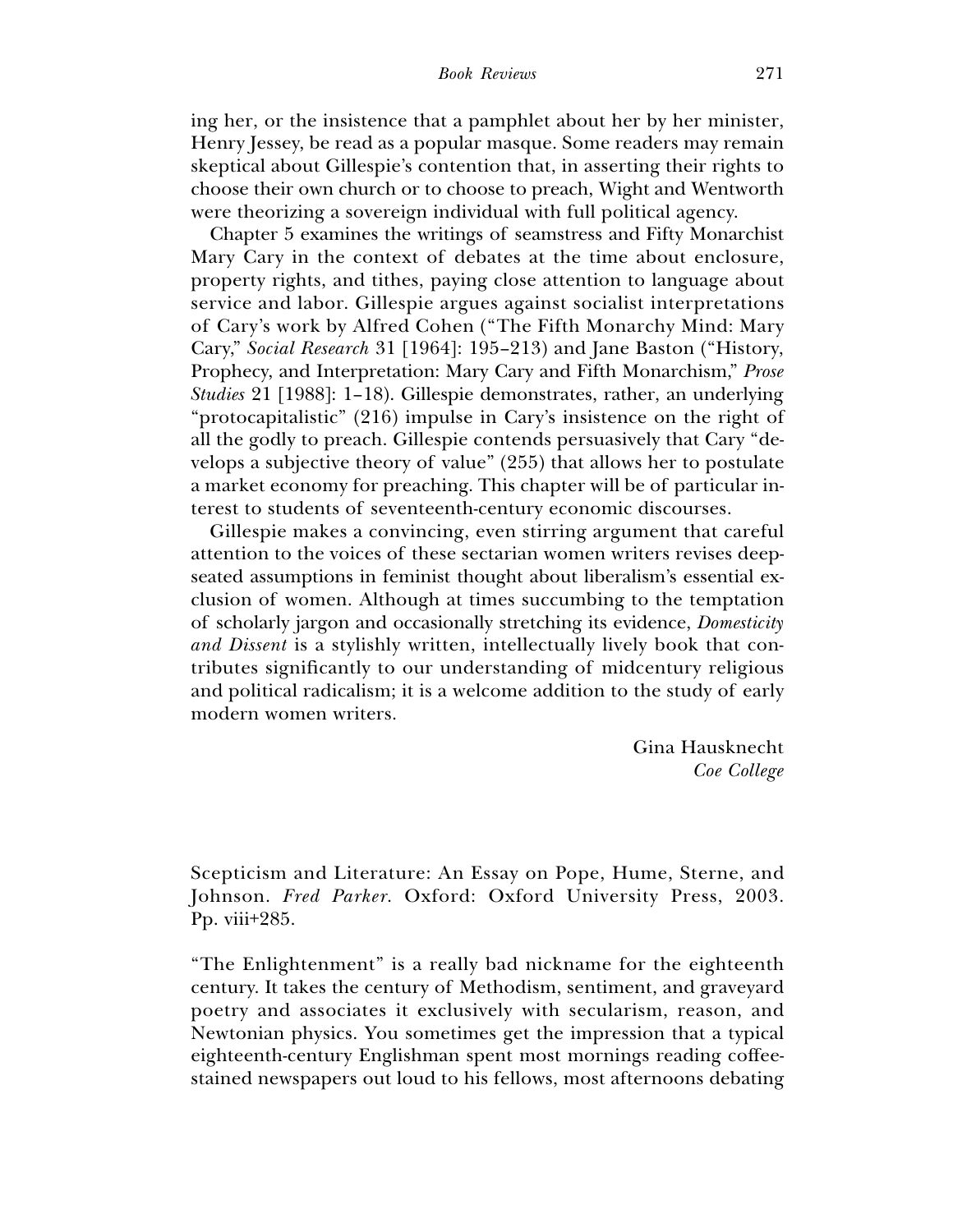the Spartan constitution at some learned society, and most evenings reforming English orthography while simultaneously measuring the transit of Venus. The great virtue of Fred Parker's *Scepticism and Literature*, then, is to remind readers that many in the eighteenth century were more interested in curbing organized thought than in shouting it from the rooftops. Skepticism, Parker argues, was central to eighteenthcentury English letters, which continue to model for us a certain invigorating antirationalism, a mode of thinking not wedded to abstraction or the worn grooves of intellectual system.

Parker makes an important point, though it is worth noting straightaway that he uses the word "skepticism" where an older intellectual history preferred two others: empiricism and conservatism. The book's jacket explains "that radical scepticism is not the invention of the late twentieth century, and that its strategies and implications have never been more interestingly explored than in the eighteenth." This gives a good sense of what Parker is up to here: by rechristening Pope, Hume, and Samuel Johnson as skeptics, he is trying to lure poststructuralists and neopragmatists over to the old Tory canon. Burke, too, is one of Parker's regular reference points, but has been dropped from the subtitle for being insufficiently witty. This itself should signal how Parker imagines the writers he would have us celebrate: they are Burkeans with better punch lines. That Sterne makes the cut shouldn't much surprise anybody. Parker is following a respectable body of scholarship that reads Sterne in historical context—as an Anglican clergyman and Pyrrhonist—and not as a postmodernist *avant la lettre*. But Parker has done Locke, who gets a chapter of his own, no such favors, choosing to read him as a genteel eighteenth-century ironist rather than as the seventeenth-century radical that much recent scholarship has shown him to be, a thinker who so nearly got himself arrested by the Stuarts that he fled England into political exile.

The book's distinctive merits are most clearly on display in its reading of the *Essay on Man*. Parker makes the case that we misconstrue Pope if we slot him into the cubbyhole marked "neoclassicism" or give in to the almost claustrophobic feeling of order produced by his clockwork couplets. The poem's title gives the clue: essays were not a Greek or Roman genre, and Parker thereby discovers a Pope less interested in mimicking the ancients than in following Montaigne, a Pope who writes a poetry of startling directness and naturalness, an intimate poetry of human mutability, a poetry that tries to capture the mind in motion, and "a consciousness which copies and embraces . . . a more instinctual life" (137). There are echoes of F. R. Leavis in this argument, of the old Leavisite case that literature is to be preferred to philosophy because it trains our attention on what Parker calls the "fertile